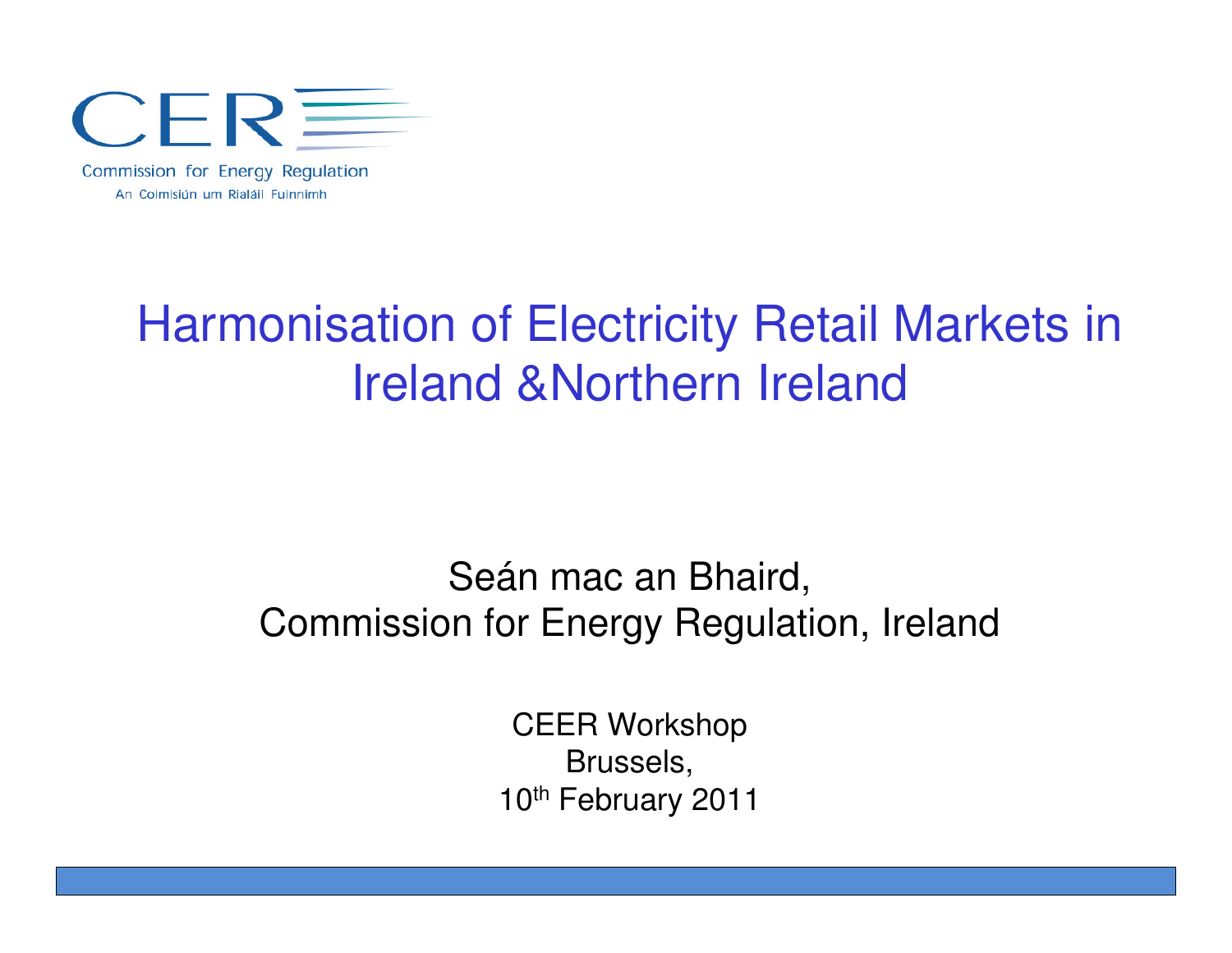**CER** Commission for Energy Regulation An Coimisiún um Rialáil Fuinnimh

### Agenda

- 1. Introduction
- 2. The All-Island Single Electricity Market
- 3. Overview of the Retail Electricity Markets in theRepublic of Ireland (ROI) and Northern Ireland (NI)
- 4. Elements of Retail Market Design
- 5. Key Areas of ROI / NI Harmonisation
- 6. Harmonisation Project
- 7. Systems Background in ROI & NI
- 8. Delivery Timelines
- 9. Final Remarks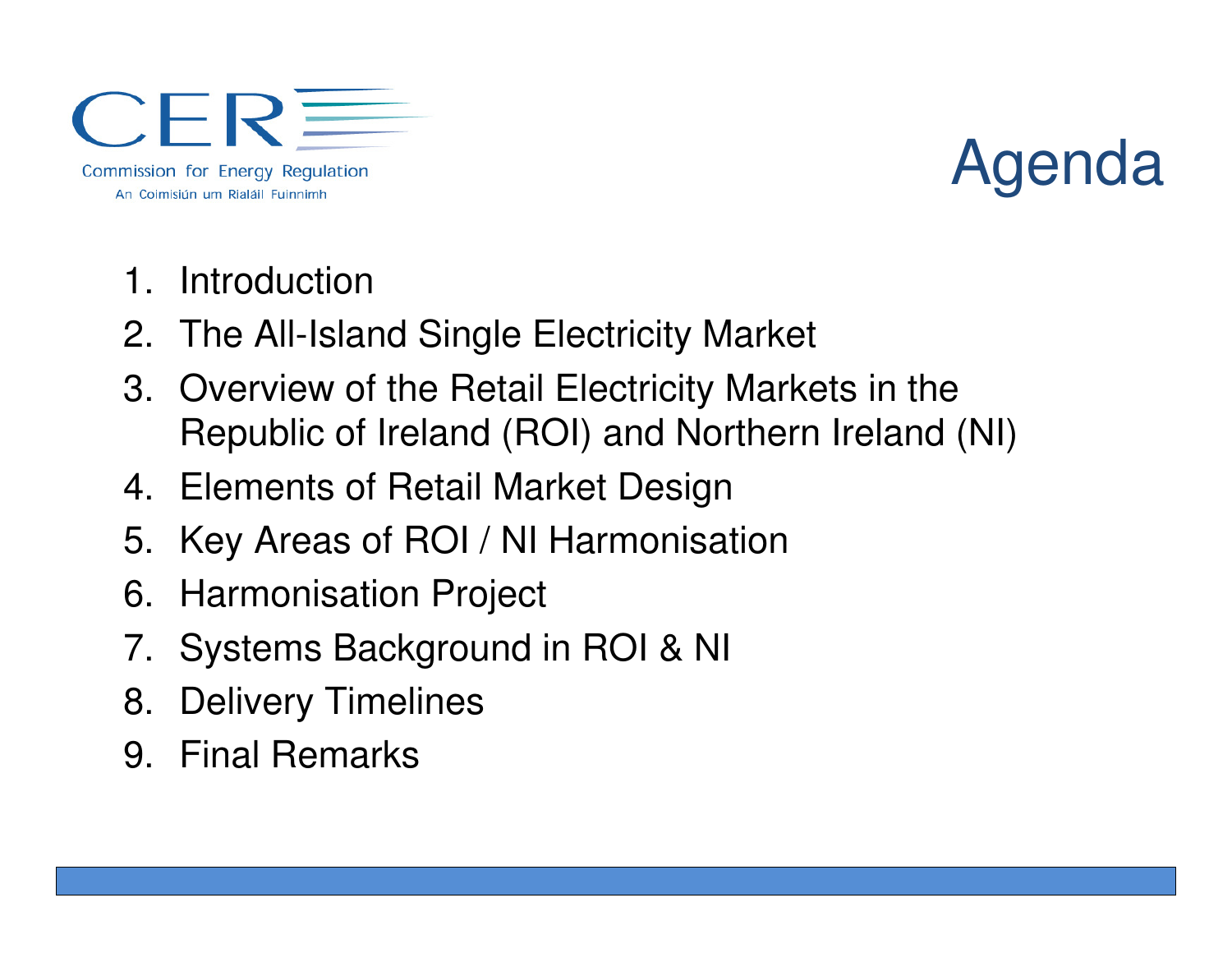**CER** Commission for Energy Regulation An Coimisiún um Rialáil Fuinnimh

#### Introduction

- $\bullet$  The Single Electricity Market was established by the Electricity Regulation Amendment (SEM) Act 2007
- $\bullet$ It is the all island wholesale electricity market.
- $\bullet$  SEM
	- cross jurisdictional Gross Mandatory Pool
	- regulated by the CER and the Utility Regulator via the SEM Committee
- $\bullet$  Memorandum of Understanding between CER & Utility Regulator
	- Promote effective Retail Competition & equal treatment of participants and customers regardless of their location
	- **Public Electricity Supplier**: Ring-fencing arrangements, Tariff/revenue regulation, Economic Purchase Obligations, the operations of PSO arrangements
	- **Suppliers**: Supplier switching arrangements/requirements, Codes of **Practice**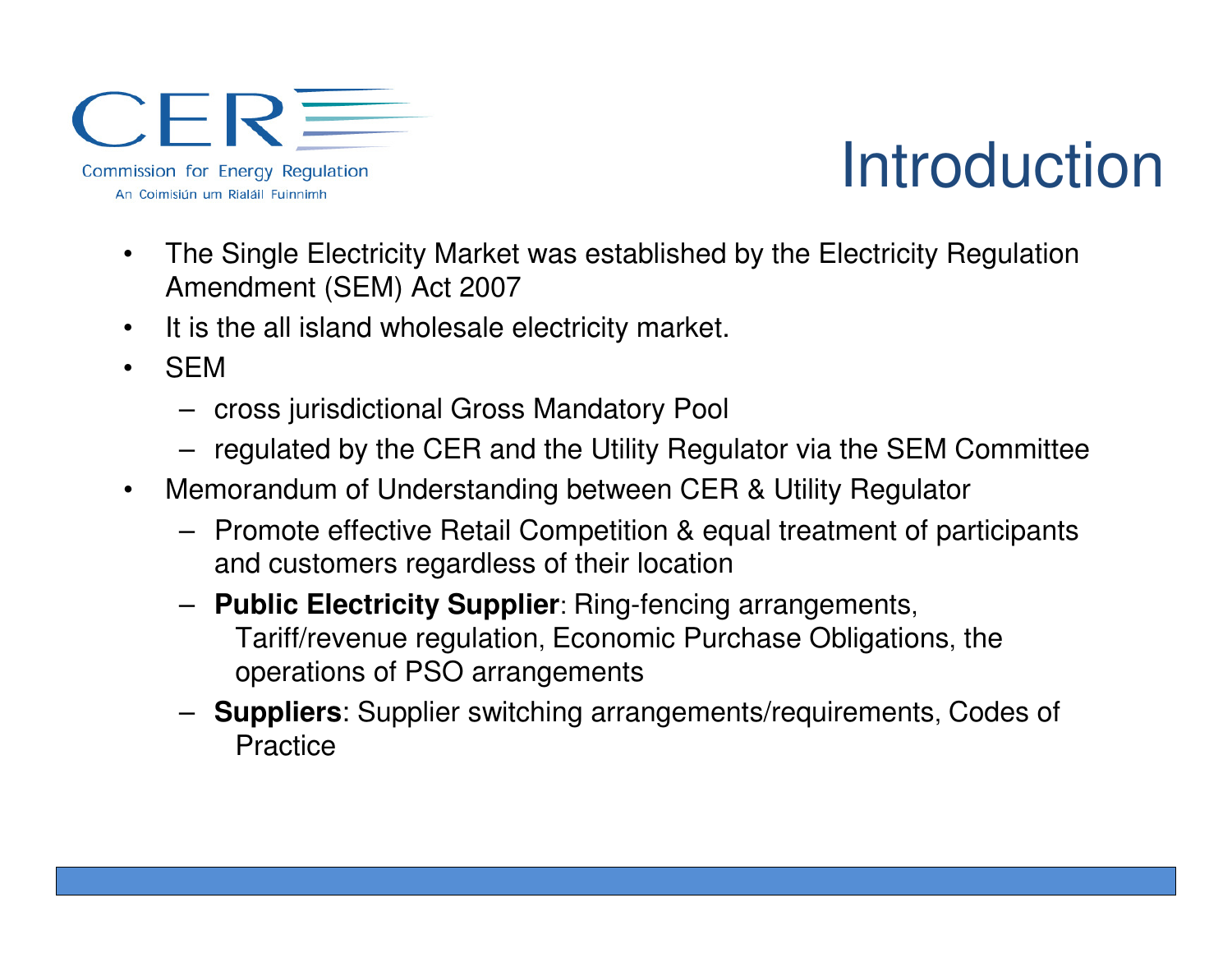

All-Island SEM

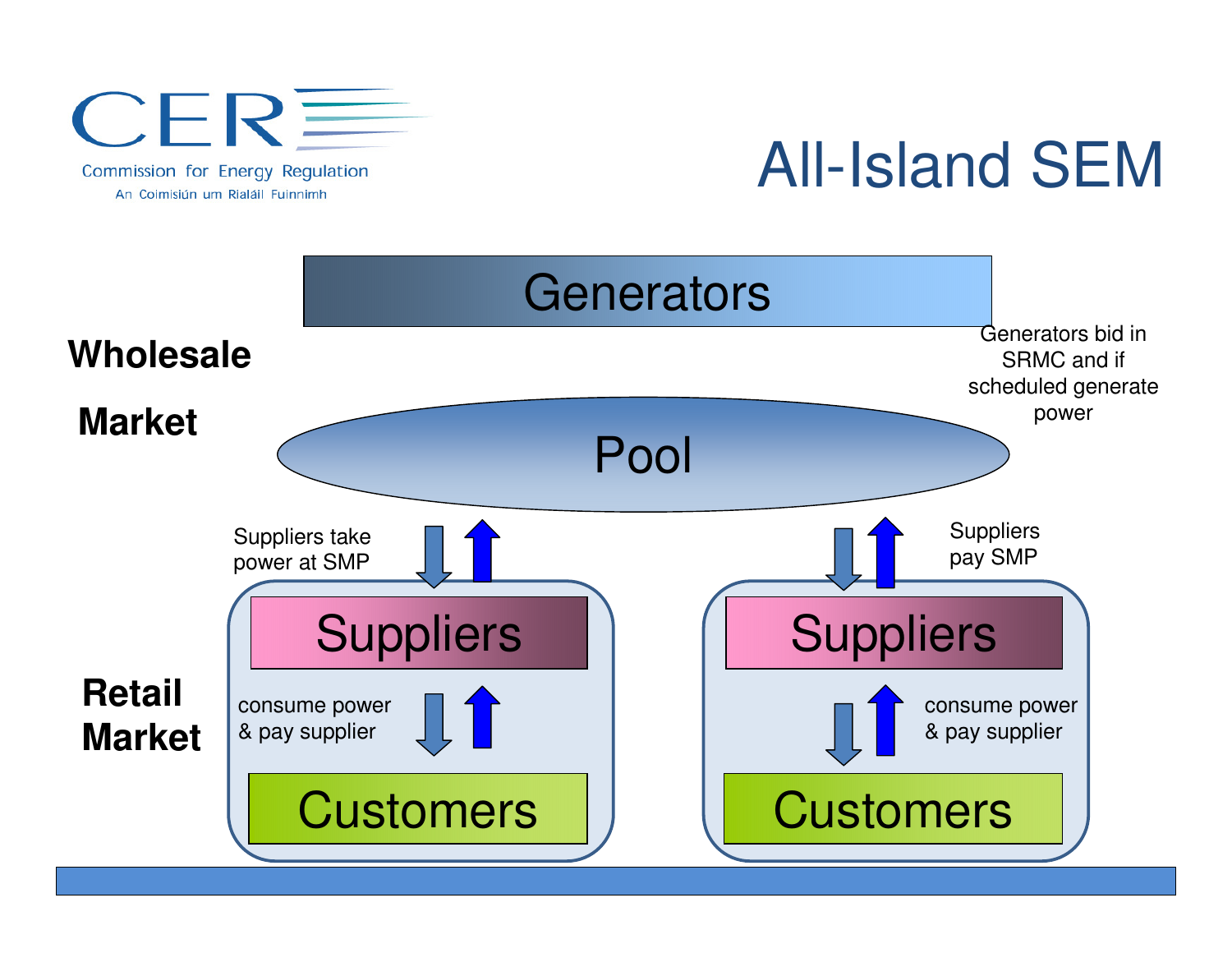

Commission for Energy Regulation An Coimisiún um Rialáil Fuinnimh

# Overview of the Retail Electricity in ROI & NI

|                            | Rol                                         | NI                         |
|----------------------------|---------------------------------------------|----------------------------|
| <b>Customer Numbers</b>    |                                             |                            |
| <b>Total Customers</b>     | 2,231,600                                   | 824,000                    |
| Domestic                   | 2,000,000                                   | 765,000                    |
| <b>SME</b>                 | 200,000                                     | 54,000                     |
| <b>LEU</b>                 | 1,600                                       | 5,000                      |
| <b>Suppliers</b>           |                                             |                            |
| Full market opening        | February 2005                               | November 2007              |
| Domestic market            | <b>Likely Deregulation in</b><br>April 2011 | Regulated                  |
| <b>Business markets</b>    | Deregulated as of<br>October 2010           | <b>Partially Regulated</b> |
| <b>Suppliers Domestics</b> | 5                                           | $\overline{2}$             |
| <b>Suppliers Business</b>  | 9                                           | $\overline{7}$             |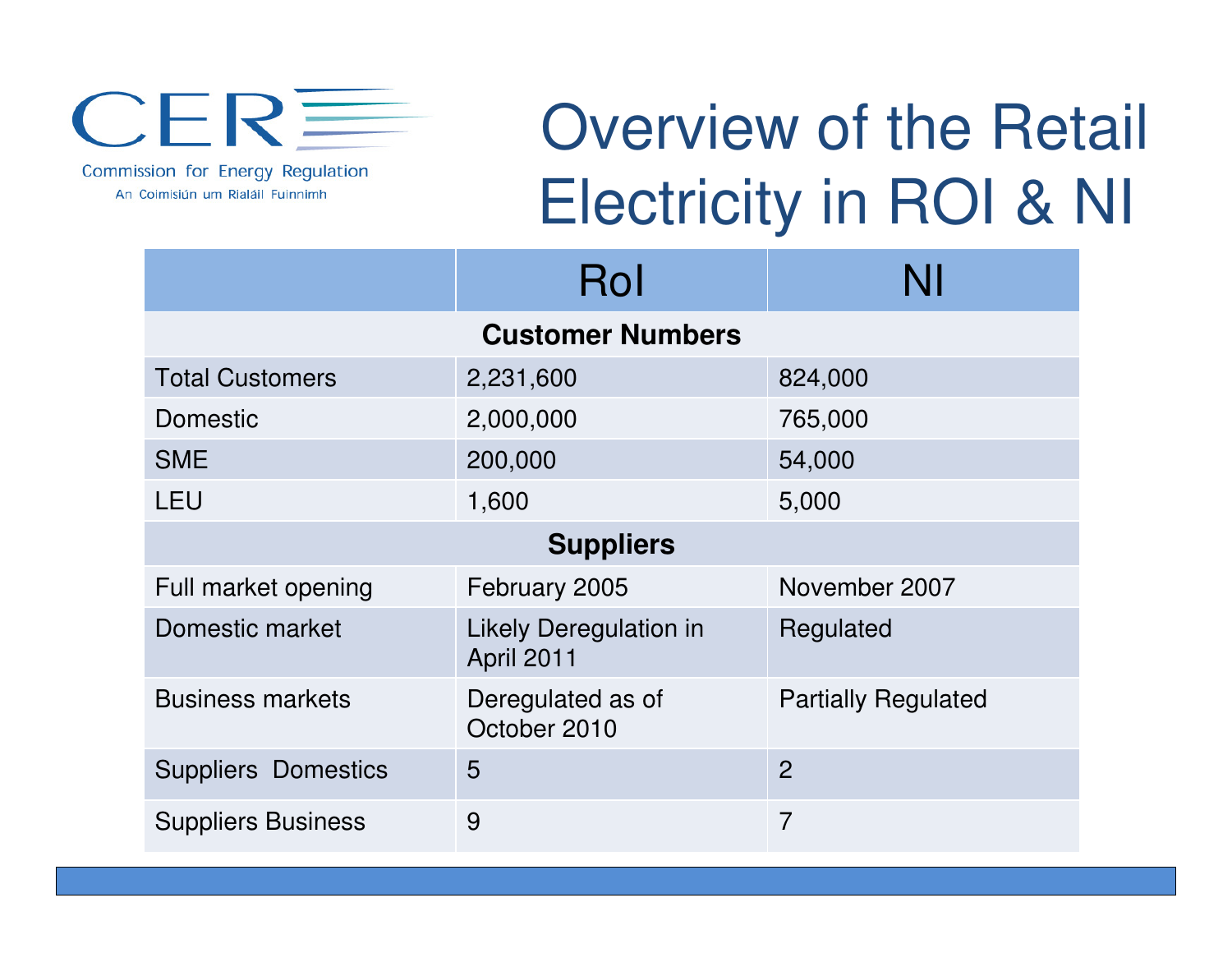**CER** Commission for Energy Regulation An Coimisiún um Rialáil Fuinnimh

### Retail Market Design

- $\bullet$  Key Elements of Retail Market Design
	- П Licensing regime
	- $\blacksquare$ Price regulation (where it exists)
	- $\blacksquare$ Switching (systems & processes)
	- $\blacksquare$ **Billing**
	- $\blacksquare$ Complaint Handling
	- $\blacksquare$ Market Monitoring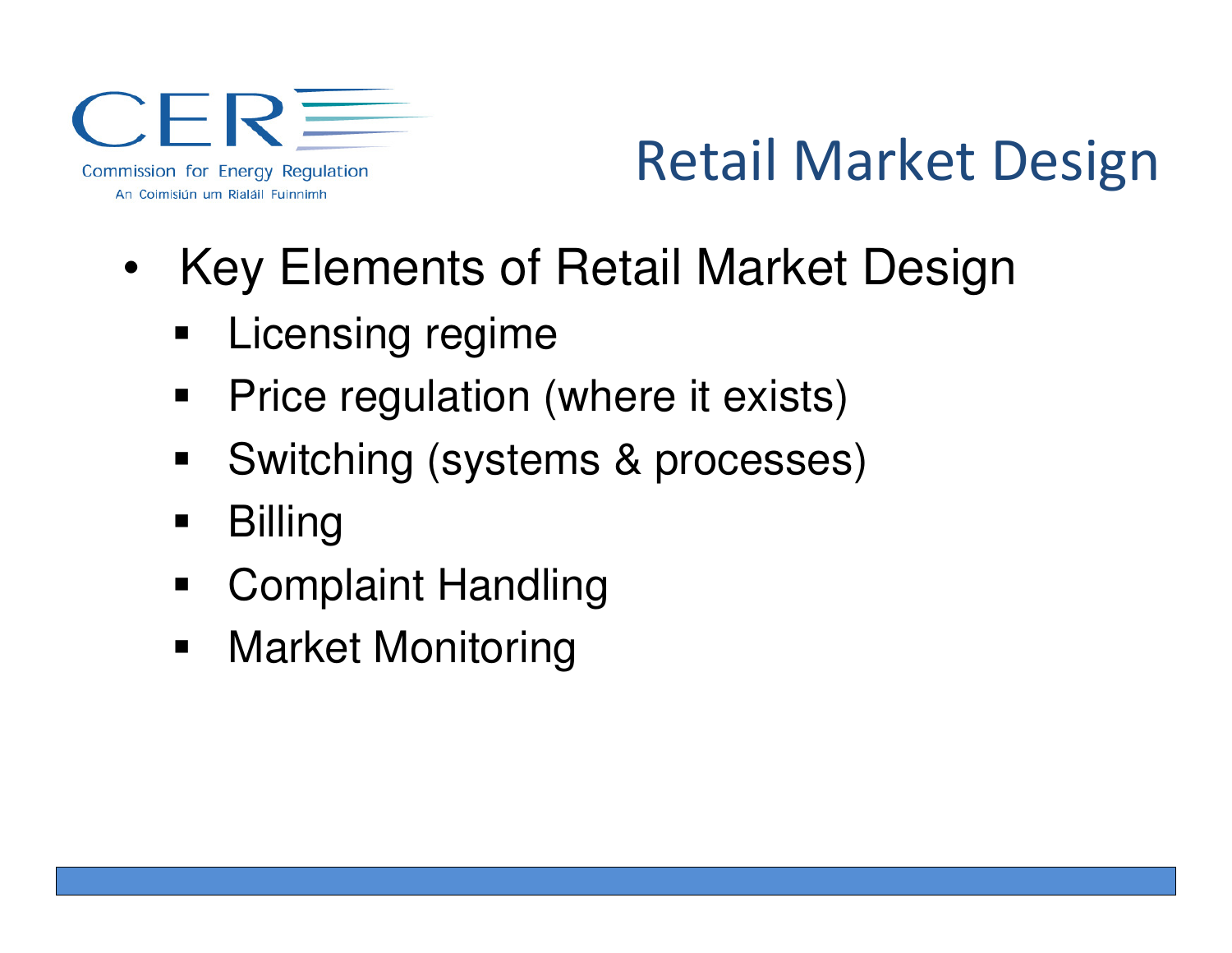CERE Commission for Energy Regulation An Coimisiún um Rialáil Fuinnimh

### Key Areas of ROI & NI Harmonisation

In the spirit of the Memorandum of Understanding, both regulators have adopted a pragmatic approach to harmonisation in 3 key areas;

- 1. Price Regulation
	- $\blacksquare$ Retail tariff structures (CER/09/203a)
	- $\blacksquare$  Policy on retail margins and approach to k-factors for the incumbent suppliers - (CER/09/203b)
- 2. Systems & Processes
	- Harmonisation Project
- 3. Market Monitoring
	- Consumer Surveys (<mark>CER/10/084</mark>) ٠
	- $\blacksquare$ Consultation on retail market monitoring in line with the 3rd Package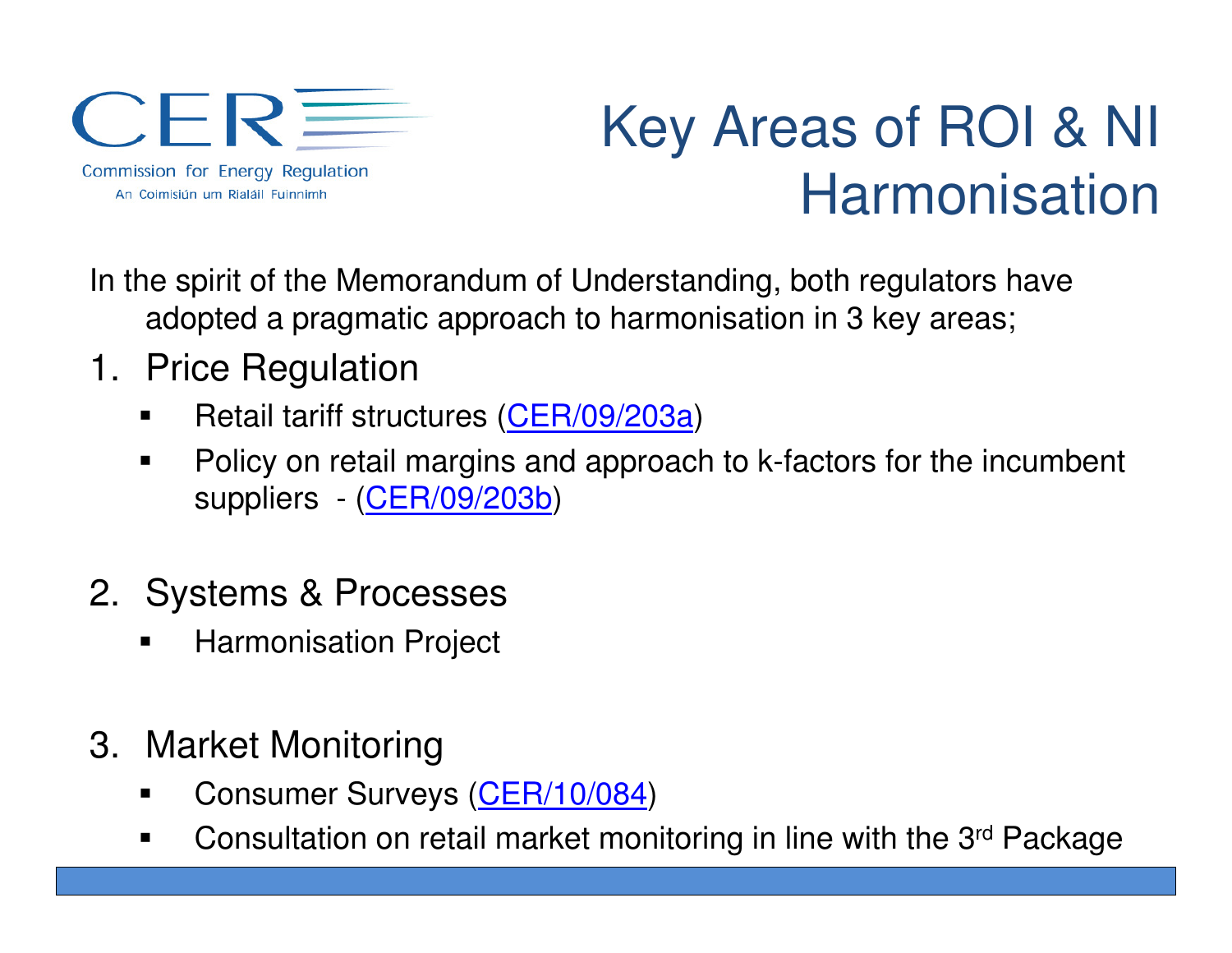CERE Commission for Energy Regulation An Coimisiún um Rialáil Fuinnimh

# Harmonisation Project

- •**Objectives** 
	- **Promote effective Retail Competition & equal treatment of participants** ٠ and customers regardless of their location
	- ٠ Common switching systems, processes and supplier interfaces
- • Governance
	- **Joint Regulatory** Steering Group
	- $\blacksquare$  Common change management

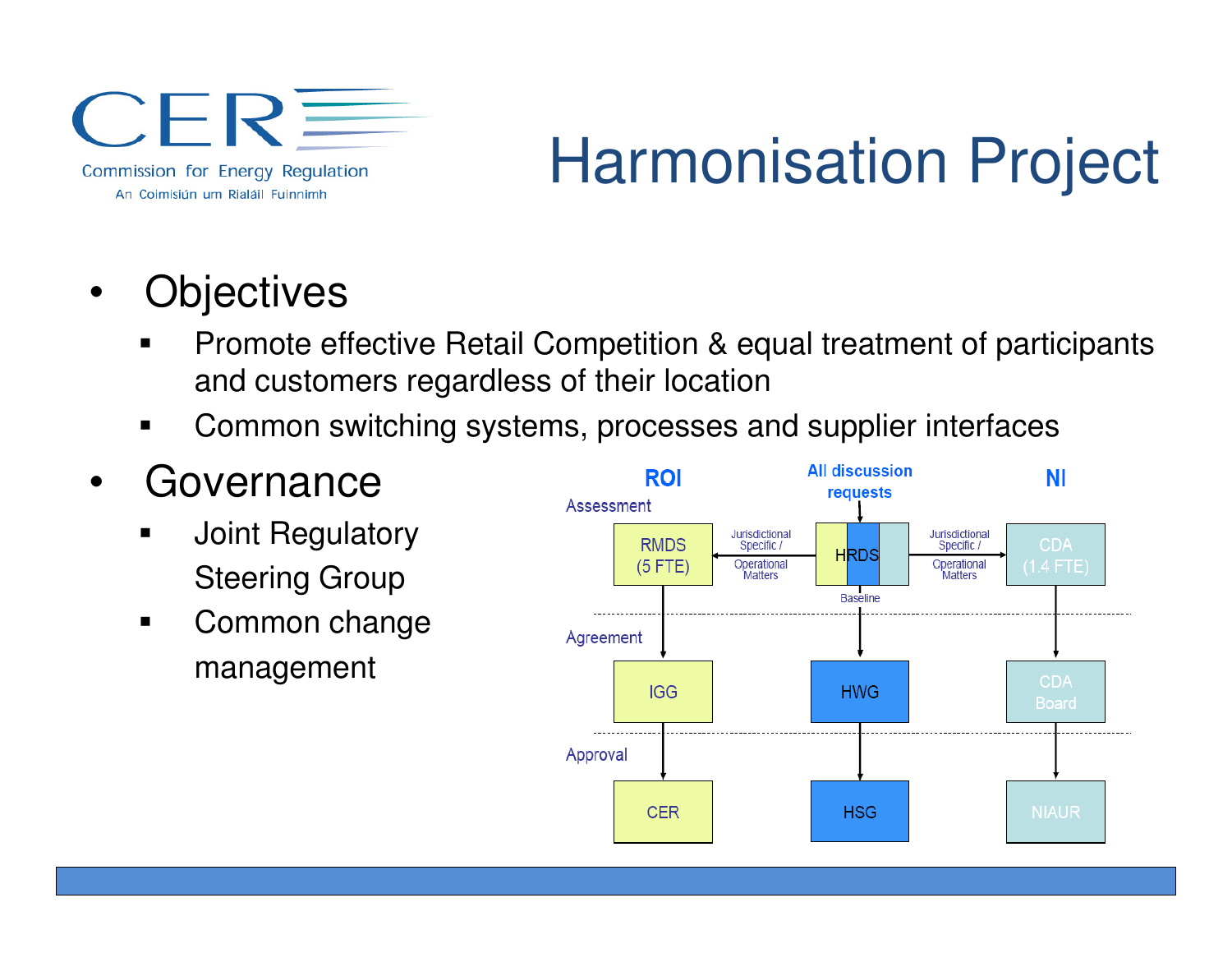

Commission for Energy Regulation An Coimisiún um Rialáil Fuinnimh

#### Systems Background in ROI & NI



- • SAP supported central retail market systems implemented with full market opening - fully automated switching solution with proven capacity
- • Legacy systems in NI limit degree of customer switching that can be supported -6,000 to 7,500 switches per month
- • Launch of the Enduring Solution project in NI was a key driver for all island harmonisation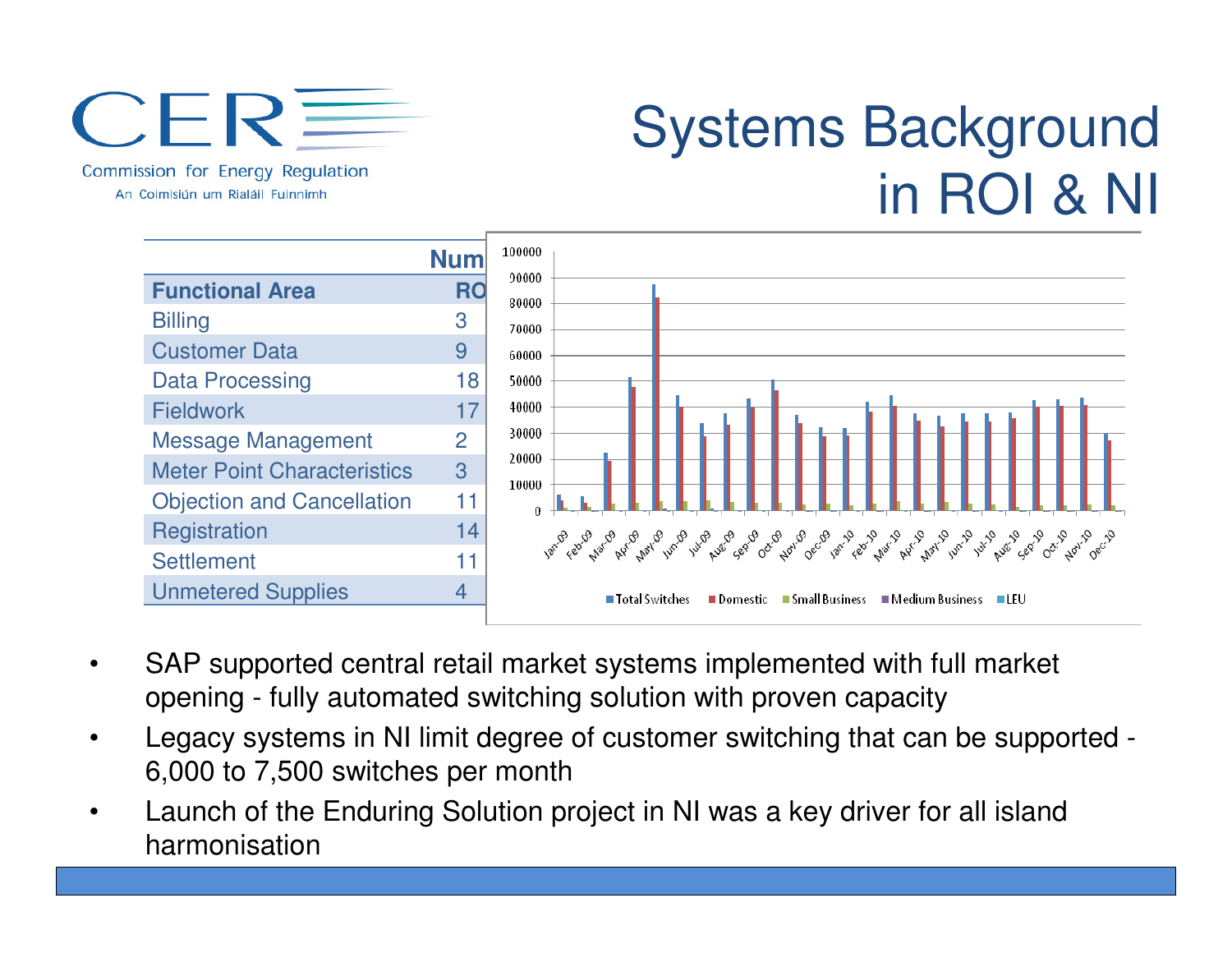$CER \equiv$ Commission for Energy Regulation An Coimisiún um Rialáil Fuinnimh

#### Delivery Timelines

- • Review of all systems and processes to give a harmonised baseline
- •Common change management procedures
- •Design freeze from December 2010
- •Full launch of harmonised solution expected Q2 2012

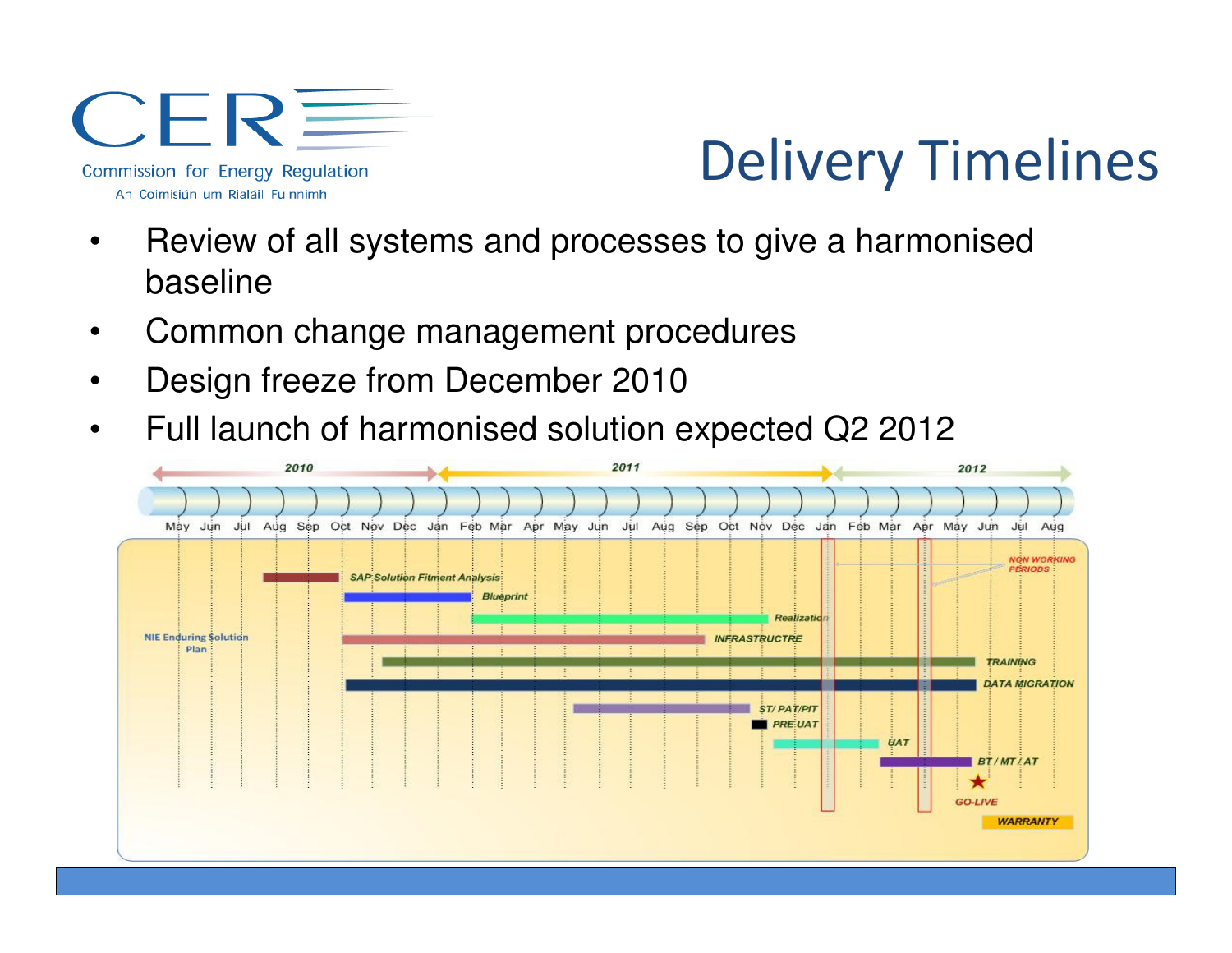$CER \equiv$ Commission for Energy Regulation An Coimisiún um Rialáil Fuinnimh

#### Final Remarks

- •The harmonisation project will be delivered in Q2 2012
- $\bullet$  Harmonistaion will ease supplier entry from one retail market to the other
- $\bullet$  Harmonistaion will further support the development of competition to the benefit of the all island customer
- • In working towards the delivery of the project a clearly defineddecision making process has proven invaluable